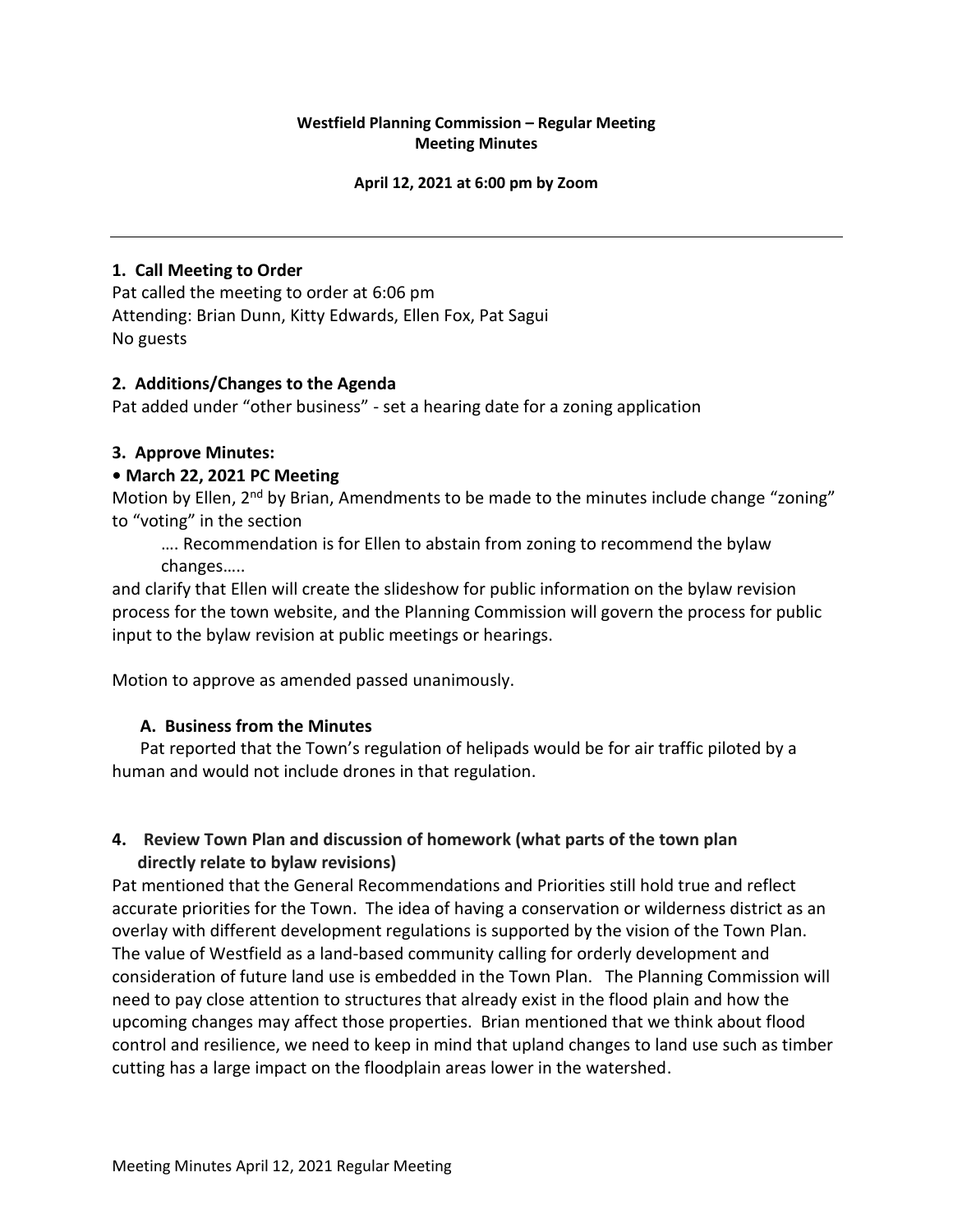All members of the Planning Commission will continue to send to Ellen, areas of focus for the bylaw revision that come out of the Town Plan or other land use conversations for Westfield. Ellen will reach out directly to Loren to include his perspective.

# **5. Revisions to the organizational structure of the Bylaw**

Ellen presented a table showing the current structure of the Zoning Bylaw and the proposed structure for the revision. There are three main differences between the current and proposed organizational structures.

1) The current format has administrative authority and recordkeeping of effective dates, interpretation, separability, and repeal split between a partially at the very beginning and then mostly at the end of the document. The proposed format places all the administrative authority for the document at the beginning.

2) The current format has a "General Regulations" section which is a list of overall standards and specific measured requirements. The proposed format has a section for general regulations which would include descriptive regulation such as governance of existing small structures and home occupations, for example, which do not have a measured component and a separate section for specific standards which contains measurable requirements for land development such as parking area required or square footage for signage, for example. 3) The current bylaw has the process for application, and application for different types of approvals, and the process and criteria for those approvals in several different sections. The proposed bylaw structure would contain a section that describes the application process, the different kinds of review processes and the criteria which are used for each type of review.

# **6. Timeline/work plan to complete Bylaw revisions**

Ellen presented a work plan for the committee to review each section of the zoning bylaw. Each section has a draft date for the reorganized Article to be drafted by Ellen for review by members of the Commission, then a meeting date to discuss the draft and make revisions to it, then a final draft date for Ellen to incorporate revisions and amendments from the meeting and follow up comments. Some sections which require more attention also have a pre draft date, for preliminary information and discussion to be distributed by email to inform the initial draft of revisions.

# **7. ByLaw revisions**

# **Helipad permitting letter from Vtrans**

Pat will ask ZA's from other towns for any examples of bylaws or ordinance regulating use of personal helipad facilities. It is possible that we could add a section to the Zoning Bylaw to regulate the height of any associated structures, screening requirements, frequency and time of day use. Discussion ensued about impending use of drones for delivery services and increasing use of small aircraft in the near term future and how the town might address air traffic.

# **8. Other Business**

Public Hearing date set for May 24